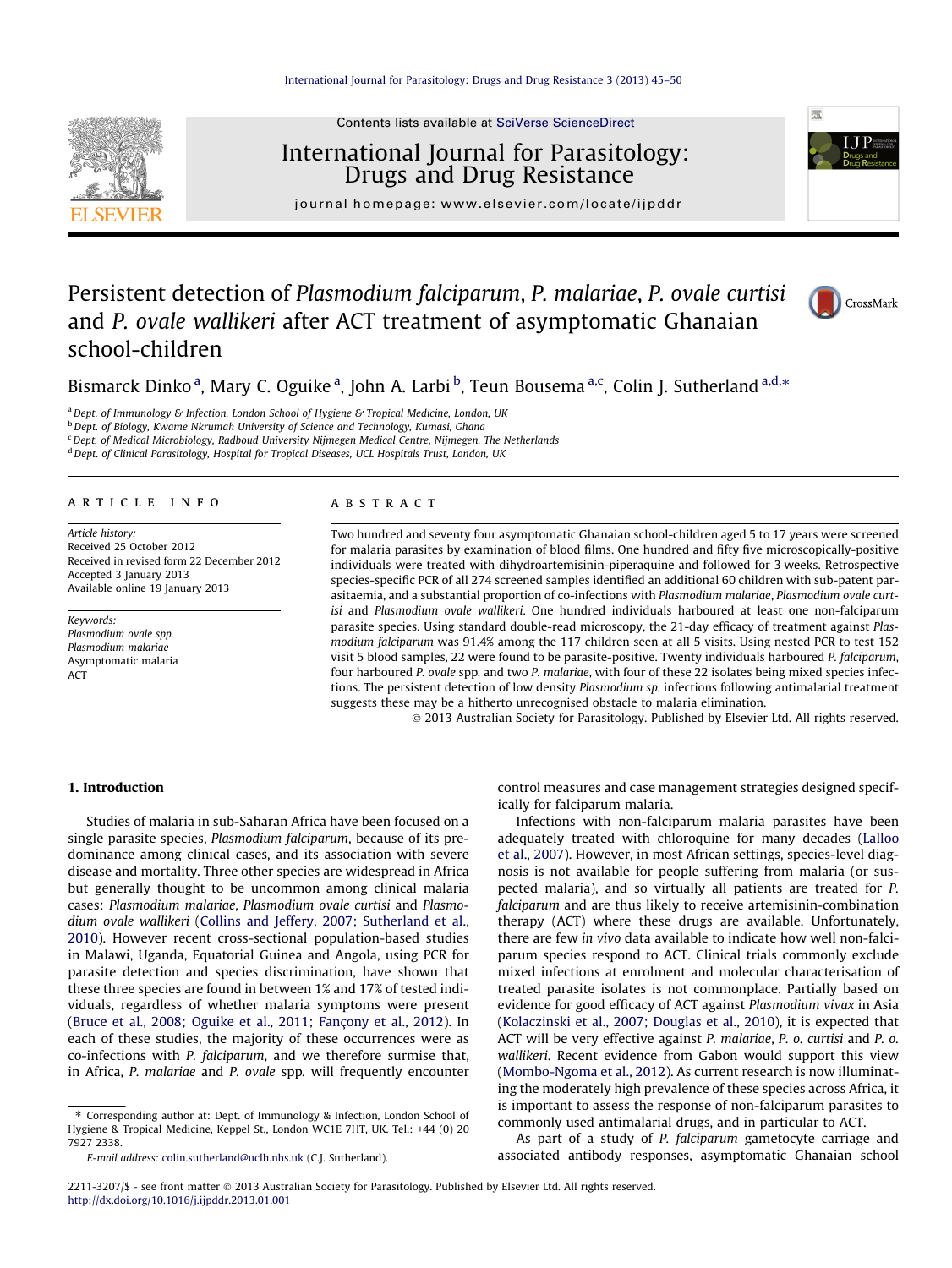children with parasitaemia were enrolled in a longitudinal study. Microscopy-confirmed P. falciparum malaria infections were treated with a full course of the ACT dihydroartemisinin-piperaquine (DP). As an ancillary analysis, we tested for the presence of all Plasmodium species by PCR, both prior to and 3 weeks after treatment, and estimated drug efficacy against sub-patent parasitaemia.

#### 2. Materials & methods

#### 2.1. Study area

The study was conducted during the months of October– December 2010, in Pokukrom in the Ahafo Ano South District of the Ashanti region, which lies in the tropical rainforest ecological zone of Ghana. The mean monthly temperature ranges between 18 and 38  $\degree$ C and the average rainfall in the neighbouring area of Kintampo is 1250 mm per annum, occurring mainly between May and October each year [\(Owusu-Agyei et al., 2009](#page-5-0)). The district is considered endemic for malaria and a parasite carriage rate of 65% has previously been recorded (H. Tagbor, unpublished data). Transmission of malaria in this area is perennial but peaks during the rainy season. Malaria is predominantly caused by P. falciparum ([Asante et al., 2011\)](#page-5-0) and no published studies have looked at the prevalence of the other malaria species in the district. The main vectors are Anopheles gambiae and Anopheles funestus; no current estimates of entomologic inoculation rate are available for Ahafo Ano District, but in Kintampo this is estimated to be 250 infectious bites per year ([Owusu-Agyei et al., 2009\)](#page-5-0). Laboratory support and microscopy facilities were provided at the Kwame Nkrumah University of Science and Technology (KNUST), Department of Biology, Kumasi. The study protocols were approved by the Ghana Health Service Ethics Committee (proposal # GHS-ERC-08/7/10) and the Ethics Committee of the London School of Hygiene and Tropical Medicine (proposal # 5775). Individual informed consent was obtained from the children and their parents/guardians before enrolment. Meetings were also held in the community and schools to explain the objectives of the study and to seek the consent of the community leaders and education authorities.

#### 2.2. Participants and sample collection

Asymptomatic school children of Pokukrom Methodist primary between the ages of 5 and 17 years were screened for asexual malaria parasites in finger-prick peripheral blood. For each sample a rapid immunochromatographic point-of-care test (RDT) for antigenaemia was carried out (Malaria Pf rapid test, Shenyang LTH Technology Development Company, Beijing, China), blood smears made for microscopy, and approximately  $10-50 \mu L$  of blood spotted directly from the child's finger onto Whatman grade 3 filter paper (Whatman, Maidstone, UK). Microscope slides were dried in the field and taken to KNUST for staining and examination. Filter paper blood spots were allowed to dry for 2–3 min and then transported in separate unsealed plastic bags together with a desiccant. Upon reaching the lab the filter papers were dried in an airconditioned room for 24 h before freezing at -80 C until processing for parasite DNA extraction was carried out.

All children were clinically examined by a trained nurse to ensure that no child had symptoms suggestive of malaria. Any child with a positive RDT and symptoms suggestive of malaria at visit 1 was immediately treated with DP as described below; these symptomatic cases were not enrolled and do not contribute to the current study on asymptomatic parasite carriage. The medical history and other information of each child were recorded in a case report form. School children who participated in the screening process were monitored daily for malaria symptoms by a nurse for one week at school. Children were advised to seek medical treatment at a designated health facility if they were to experience any symptoms related to malaria outside of school hours. The slides were read at KNUST by experienced microscopists and at the second visit of the study team to the participating school, 7 days after the first visit when samples were taken, all asymptomatic children with confirmed parasitaemia (sexual or asexual or both) at the time of visit 1 were enrolled. Inclusion criteria were: a recorded axillary body temperature of less than  $37.5$  °C, no history of fever in the previous 48 h and microscopically confirmed parasitaemia caused by P. falciparum with or without the presence of other Plasmodium species. All enrollees were treated with a standard regimen of DP, comprising 3 daily doses each of 1–3 tablets, depending on the weight and age, of P-ALAXIN (Bliss GVS Pharma LTD, Mumbai, India), containing 40 mg dihydroartemisinin (DHA) and 320 mg piperaquine phosphate per tablet. The study medicines were sourced from the Komfo Anokye Teaching Hospital in Kumasi. A sample of two tablets was tested for quality using an established method ([Ioset and Kaur, 2009](#page-5-0)), and found to contain 98% of the stated amount of DHA and 101% of the stated amount of piperaquine. The medicinal quality of this product was therefore within the accepted tolerance limits of 95–105%, as set by the [US Pharmacopeia](#page-5-0) [\(2012\).](#page-5-0)

Each daily dose of the fixed-combination was administered under observation in the classroom, or if falling on a weekend, in the child's home, under supervision by teachers or study staff members. Children with symptomatic malaria or with evidence of any other chronic or acute illness were excluded from the study. Enrolled children were followed up for repeat finger-prick blood samples weekly for 4 weeks after the first blood sample was taken; as treatment was given on the second visit, each child was thus seen three further times after treatment. During this period the participants had access to free anti-malarial treatment and clinical care if required. The longitudinal study was designed to permit testing for plasma antibodies against P. falciparum gametocyte antigens in children with asymptomatic P. falciparum infections cleared by DP. Parasitological findings reported here were ancillary to the main study.

#### 2.3. Microscopy or examination of blood smears

Thick and thin blood smears were stained with 10% Giemsa after fixing thin smears with methanol. Asexual parasite densities were determined by counting against 200 leukocytes, and converting to parasites per µL by assuming a standard leukocyte count of  $8000/\mu$ L [\(Greenwood and Armstrong, 1991\)](#page-5-0). At least 100 high power fields were examined before a thick smear was declared negative. Each slide was read independently by two experienced readers, and the geometric mean reading of the two replicates used for analysis. A third reader read the slide in cases where the parasite density estimates of the first two readers differed by more than 10%. Sexual parasite rate and density were determined by counting against 500 leukocytes and converted to parasites per µL as for asexual parasites [\(Drakeley et al., 2004](#page-5-0)).

#### 2.4. Species identification by nested PCR

DNA was extracted from filter paper blood spots from visits 1 and 5 respectively in a 96-well plate using Chelex resin as previously described ([Oguike et al., 2011](#page-5-0)). Plasmodium species were identified by nested PCR amplification of the small sub-unit ribosomal genes as previously described ([Snounou et al., 1993\)](#page-5-0) with the following second round PCR primers and amplicon sizes: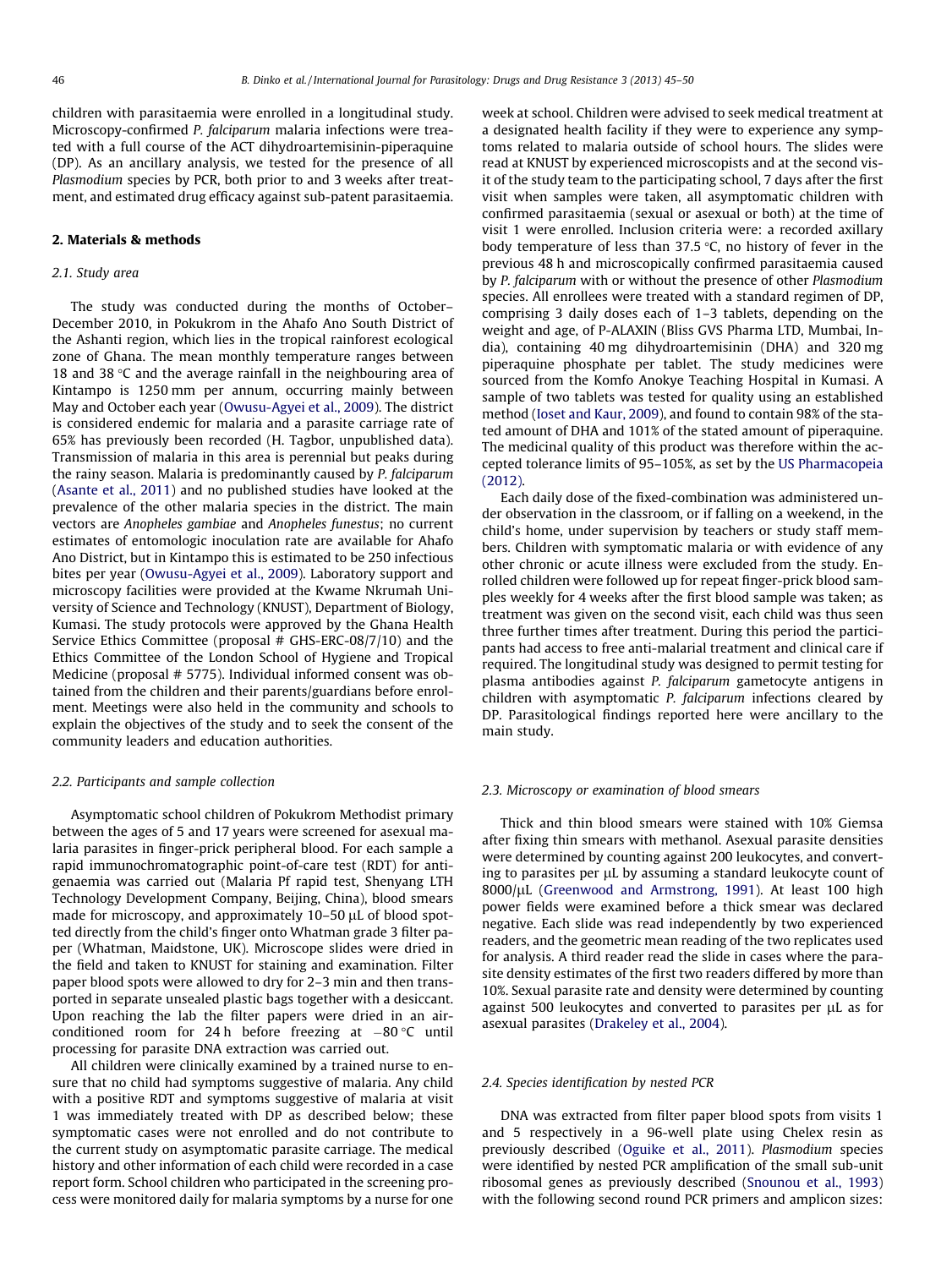<span id="page-2-0"></span>

| P. falciparum primers: $rfall + rfall$ |                                    | 205 bp product |
|----------------------------------------|------------------------------------|----------------|
| P. malariae primers: $rmal1 + rmal2$   |                                    | 144 bp product |
| P. vivax primers:                      | $rviv1 + rviv2$                    | 120 bp product |
| P. ovale primers:                      | PovaFWD + RVScommon 375 bp product |                |

Newly designed P. ovale spp. primers were deployed because the original pair of primers described by [Snounou et al. \(1993\)](#page-5-0) do not amplify P. o. wallikeri.

| PovaFWD:    | 5'-CTGTTCTTTGCATTCCTTATGC-3' |
|-------------|------------------------------|
| RVS common: | 5'-GTATCTGATCGTCTTCACTCCC-3' |

For the second round amplification,  $1 \mu$  of first round PCR product was amplified in a 20  $\mu$ l reaction containing 10  $\mu$ l of HotStar Taq master mix (Qiagen, UK) and 0.2 µM of each primer. PCR products were resolved on 2% agarose gels.

#### 2.5. Discrimination between P. o. curtisi and P. o. wallikeri

P. o. curtisi and P. o. wallikeri were distinguished from each other by nested PCR amplification of the gene coding for tryptophan-rich antigen, and fractionation on agarose gels, or by direct sequencing of pog3p and porbp2 amplicons as previously described [\(Oguike et al., 2011\)](#page-5-0).

#### 2.6. Statistical analysis

Associations between binary variables were tested using the chi-squared statistic, with Fisher's exact correction for comparisons in which any expected value was less than 6. Estimation of summary statistics and all tests of association were performed in STATA software (Stata 12.0, Statacorp, Texas, US).

### 3. Results

#### 3.1. Parasite carriage by microscopy

Single-read microscopy of all 274 children immediately following screening identified 165 with positive blood films (geometric mean density 1.87 parasites  $\mu$ L<sup>-1</sup> peripheral blood, range  $0-428 \mu L^{-1}$ ). Consent for inclusion in the longitudinal study was obtained from parents/guardians for 155 of these children. Definitive double-read microscopy carried out after completion of the study found an additional 16 children positive for P. falciparum trophozoites that had not been enrolled in the longitudinal study. Twenty-one of the enrolled children (13.6%) carried patent gametocytes of P. falciparum, 14 of whom carried concurrent asexual parasites. Further, the microscopists reported that the blood films of a small number of children with visible P. falciparum trophozoites also harboured blood-stage parasites of either P. malariae (24 children) or P. ovale spp. (3 children) (Fig. 1A).

At visit 2 (7 days after the first visit), DP treatment was given under observation to all 155 enrolled participants and a further blood film and filter paper collected. Double-read microscopy found that 55 of the 155 enrolled children no longer harboured patent asexual parasites, and that two of seven children who at visit 1 had circulating gametocytes only now harboured detectable asexual parasites of P. falciparum. These data show that a number of children in the study harboured fluctuating parasite densities very close to the limit of detection of microscopy, and hence parasite detection was often discordant between the two visits, despite



Fig. 1. Prevalence of Plasmodium spp. by microscopy (Panel A) and species-specific rRNA SSU nested PCR (Panel B). All children in the longitudinal study were identified as positive for P. falciparum at visit 1. Some children missed follow-up on visits 2-5 due to absence from school on the day. Only parasitological results from children in the longitudinal study are shown. DP: dihydroartemisinin-piperaquine.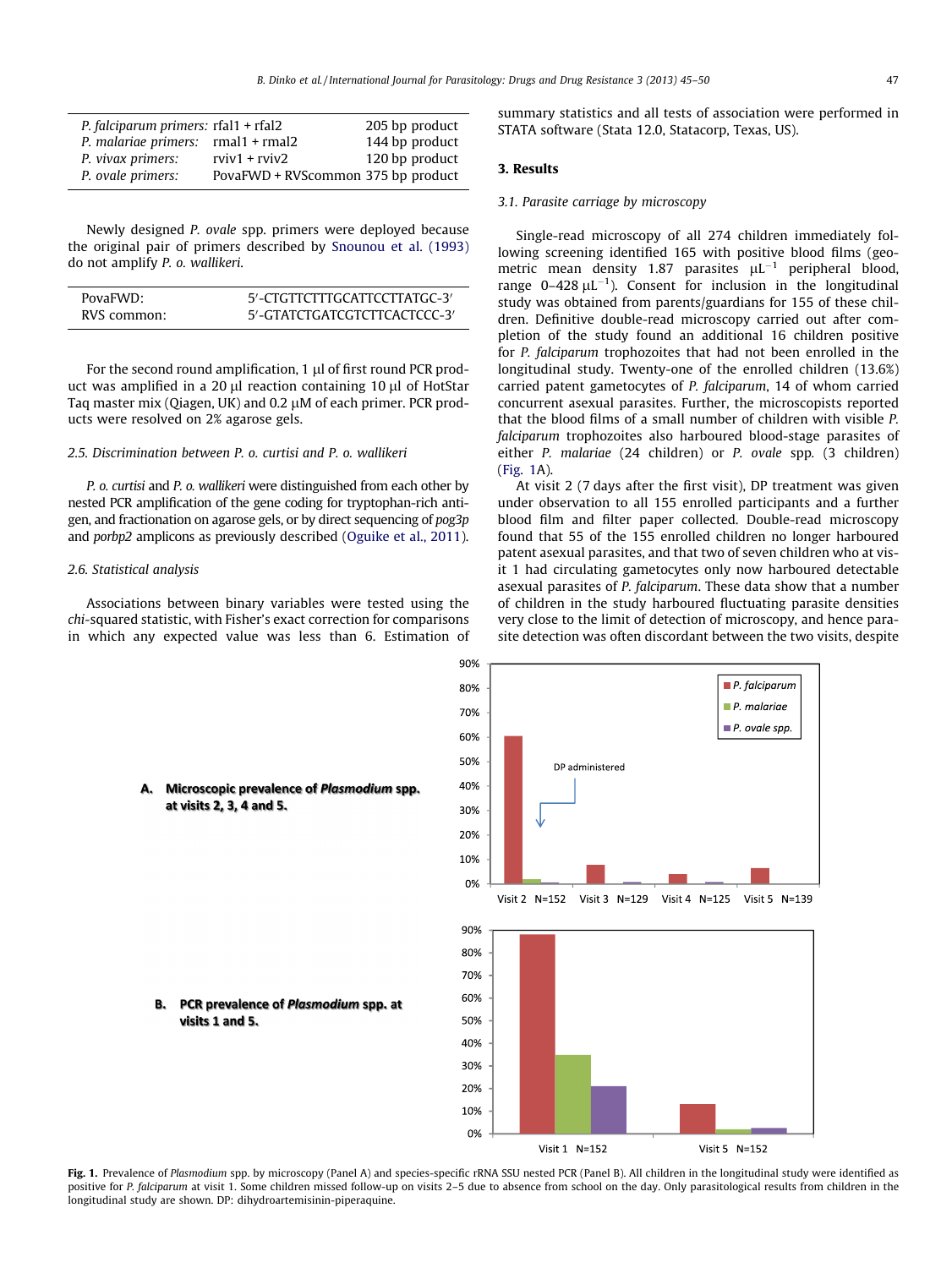#### Table 1

Mixed parasite species carriage detected by PCR at enrolment and 3 weeks posttreatment Data on parasite carriage is presented as a binary code for each of the three species (with all ovale infections considered together), where ''0'' denotes the absence of a species, and ''1'' denotes its presence by nested PCR. Only children with PCR data indicating the presence of at least one species are shown at each timepoint.

| $Pf/Pm/Po$ PCR code Visit 1 ( $N = 270$ ) |       |         | Visit 5: 3 weeks post-treatment<br>$(N = 152)$ |         |
|-------------------------------------------|-------|---------|------------------------------------------------|---------|
|                                           | Freq. | Percent | Freq.                                          | Percent |
| 000                                       | 55    | 20.4    | 130                                            | 85.5    |
| 001                                       | 4     | 1.5     | 2                                              | 1.3     |
| 010                                       | 3     | 1.1     | 0                                              | 0.0     |
| 011                                       |       | 0.4     | 0                                              | 0.0     |
| 100                                       | 115   | 42.6    | 16                                             | 10.5    |
| 101                                       | 20    | 7.4     | 1                                              | 0.7     |
| 110                                       | 53    | 19.6    | 2                                              | 1.3     |
| 111                                       | 19    | 7.0     |                                                | 0.7     |
| Total                                     | 270   | 100.0   | 152                                            | 100     |

Pf: Plasmodium falciparum; Pm: P. malariae; Po: P. ovale spp.

no treatment having been administered at the time of taking the second blood sample.

#### 3.2. Species-specific PCR to detect parasite carriage prior to treatment

As expected, retrospective PCR analysis of DNA extracted from all 274 blood spots collected at visit 1 found 45 additional sub-patent P. falciparum infections. It was also shown that a high proportion of enrolled individuals were found to carry non-falciparum parasite species. A further 15 children previously parasite-negative by microscopy harboured P. malariae, and 8 were PCR positive for P. ovale spp., many children harbouring multi-species infections (Table 1). In total, 215 individuals out of 270 evaluable PCR tests (79.6%) were parasite positive for at least one species. Whereas 115 children among the 215 who were parasite positive were found to harbour P. falciparum alone, eight individuals were infected only with non-falciparum species, and 92 with P. falciparum and at least one of the other species. These findings are summarised using a simple binary species code in Table 1. The overall prevalence of P. malariae in all children tested was 28% (76 children), and that of P. ovale spp. was 16.3% (44 children). Taking the median age of 10 years as a cut-off, evidence was found that PCR-detected carriage was more common in the older group for both P. falciparum (OR: 2.21; 95% CI: 1.18–4.25; P = 0.0082) and P. malariae (OR: 2.07; 95% CI: 1.17–3.69; P = 0.0077), but not for P. ovale spp. (OR: 0.860; 95% CI: 0.422–1.73; P = 0.651). Further, the occurrence of either or both non-falciparum species at visit 1 was much more likely in children who were also positive for P. falciparum by PCR (odds ratio OR: 5.50; 95% CI: 2.43–14.0; P < 0.001). This relationship with P. falciparum carriage was also seen for P. malariae or P. ovale spp. when considered separately (OR: 7.87; 95% CI: 2.73–30.8; P < 0.001 and OR: 2.69; 95% CI: 0.990–9.14;  $P = 0.040$ , respectively). Thus 67 of the 155 children treated with DP in this study and followed up also harboured PCR-confirmed non-falciparum malaria infections, which were thus inadvertently exposed to one of the currently recommended ACT regimens.

P. o. curtisi and P. o. wallikeri are indistinguishable by microscopy, and so PCR amplification of the potra and pog3p genes was performed to discriminate which species were present in the 44 children identified by nested PCR as carrying P. ovale spp. [\(Oguike](#page-5-0) [et al., 2011](#page-5-0)). Electrophoretic fractionation of potra amplification products, or direct sequencing of pog3p amplicons was able to identify P. o. curtisi in 27 individuals and P. o. wallikeri in 7 individuals. (In the remaining 10 children there was insufficient material to make a species-level identification.) Two children appeared to harbour both species by the potra assay. As individuals with both species present simultaneously have only recently been described ([Fançony et al., 2012; Fuehrer et al., 2012\)](#page-5-0), we investigated these two children in more detail, repeating the original tests, and using other discriminatory loci ([Sutherland et al., 2010](#page-5-0)). The presence of both P. o. curtisi and P. o. wallikeri sequences at each of the loci potra, pog3p, and porbp2 was confirmed in both individuals, as sequences identical to those described for both species in previous studies were found ([Sutherland et al., 2010; Oguike et al., 2011\)](#page-5-0). Thus we conclude that each of these children harboured both parasite species that cause ovale malaria, supporting the recent demonstration that these related species are able to infect a single host simultaneously.

#### 3.3. Parasite carriage following DHA-piperaquine

Of 155 children microscopy positive on visit 1, treated with DP on visit 2 and followed up, four remained positive for P. falciparum trophozoites by microscopy at visit 5 [\(Fig. 1A](#page-2-0)). Species-specific PCR gave four different species codes for these individuals (Table 1): 100, 110, 111 and 001. Thus, in one case, the microscopists identified P. ovale spp. parasites as a recurrent P. falciparum infection. Nested PCR testing of all samples at visit 5 identified 22 parasite positive individuals, a prevalence of recurrent parasitaemia 3 weeks after treatment of 14.5%. Unexpectedly, in only 16 of these individuals was P. falciparum the sole parasite species detected by nested PCR (Table 1; [Fig. 1](#page-2-0)B). Thus post-treatment parasitaemia with non-falciparum malaria was detected in 6 individuals, and of these four were positive for this same species prior to treatment, two children each for P. ovale and P. malariae. The proportion of post-treatment infections positive for DNA from P. ovale spp. was 18%, which is similar to the baseline proportion of 20.5%. Two of these were confirmed as P. o. curtisi by genotyping at both potra and pog3p loci, whereas insufficient material was available to definitively identify the remaining two P. ovale spp. infections. DNA from P. malariae was detected in 13.6% of post-treatment infections, compared to 35.4% of infections prior to treatment.

#### 4. Discussion

This study examines, in asymptomatic Ghanaian school children, the effect of ACT against the three less-common parasite species which infect people in sub-Saharan Africa: P. malariae, P. o. curtisi and P. o. wallikeri. These species are generally considered sensitive to standard antimalarial drugs including chloroquine [\(Collins and](#page-5-0) [Jeffery, 2007; Mueller et al., 2007](#page-5-0)), yet we have shown using PCRbased detection that a small number of these infections recurred 3 weeks after treatment of asymptomatic parasite-positive individuals. As DP is known to provide good post-treatment prophylaxis ([Four ABC Study Group, 2011](#page-5-0)), this finding was unexpected. In addition, we provide confirmation, using a multi-gene typing approach, that P. o. curtisi and P. o. wallikeri can be found simultaneously in a single individual, as two of our school children were found to harbour both ovale parasite types prior to treatment. Taking these results together with recent findings from Bangladesh and Angola ([Fançony et al., 2012; Fuehrer et al., 2012](#page-5-0)), the weight of evidence is now firmly against our previously stated hypothesis that human blood groups may restrict P. o. curtisi and P. o. wallikeri to different subsets of sympatric human communities ([Sutherland et al., 2010\)](#page-5-0).

An interesting finding was that, among the 274 children originally screened, P. malariae and P. falciparum, but not P. ovale spp., were detected significantly more often in children 10 years and over. This is likely to be related to fewer episodes of febrile illness (whether malaria or not) in the older children and thus less frequent use of antimalarial drugs. If this suggestion is true, the absence of such an age relationship for P. ovale spp. can be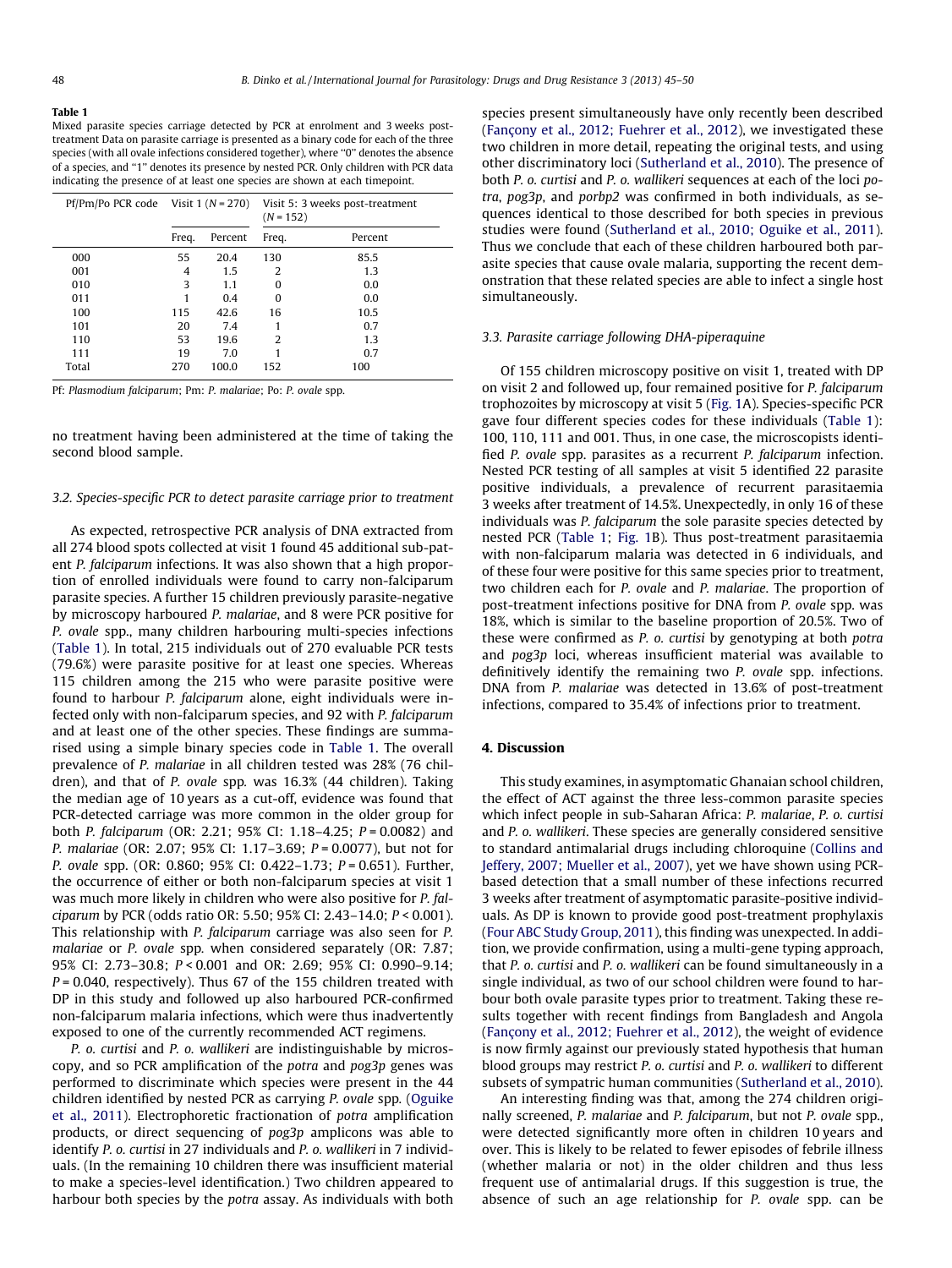attributed to the ability of P. o. curtisi and P. o. wallikeri to relapse from dormant liver-stage hypnozoites once antimalarial drugs have cleared from the host bloodstream (Nolder, Oguike & Sutherland, unpublished data). Further, P. malariae and P. ovale spp. were significantly more commonly detected by PCR in individuals that were also PCR-positive for P. falciparum. Whereas hitherto unknown biological mechanisms may be responsible for this phenomenon, a simple and parsimonious explanation is that all three parasites are circulating in the same Anopheles mosquito populations, and thus children more exposed to P. falciparum infection because they live near mosquito habitat, have an unscreened house or do not use a bednet will also be more often exposed to the other Plasmodium species. Identification of Plasmodium species in blood-fed anophelines from this area would help to test this explanation. Further detailed studies of the associations between age, multi-species parasite carriage, quality of housing, exposure to biting mosquitoes and patterns of community drug use in African endemic areas are clearly needed.

The presence of PCR-detectable parasitaemia 3 weeks after ACT treatment in some of the study children is of concern. However, in vivo antimalarial drug efficacy cannot be meaningfully estimated from treatment outcomes in asymptomatic infections, and PCR positivity is not (yet) validated as a primary endpoint for clinical trials of antimalarial therapy. Bearing in mind these caveats, we nevertheless expected a higher rate of complete parasite clearance among the asymptomatic cases of Plasmodium spp. infection in our study. As piperaquine is considered to have a prophylactic effect lasting more than 3 weeks [\(d'Alessandro, 2009; Four ABC Study](#page-5-0) [Group, 2011](#page-5-0)), emergent blood-stage infections from recent mosquito bites should also have been prevented. The observation that DNA from non-falciparum parasite species can be detected within 3 weeks of treatment with an effective ACT in school children was particularly unexpected, suggesting continuing asexual parasitaemia of P. malariae and P. ovale spp. in these individuals. There are a few possible alternative hypotheses to explain our findings of persistent sub-patent parasitaemia. Firstly, DNA from dead malaria parasites may persist post-treatment, either in circulating soluble form or in phagocytes that have engulfed parasites, and deliver a ''false-positive'' signal in diagnostic PCR tests [\(Sutherland](#page-5-0) [and Hallett, 2009](#page-5-0)). However, there is no direct evidence to support this, and persistent DNA from dead parasites is unlikely to remain detectable after 3 weeks, particularly with the low starting parasite densities in our study subjects. A second plausible explanation is that the DNA we have detected is only from the gametocytes (sexual stages) of these species. It is known for P. falciparum that gametocyte carriage after DP treatment is more common than for other regimens such as artemether-lumefantrine [\(Four ABC Study Group,](#page-5-0) [2011\)](#page-5-0), and that gametocytes of this species remain circulating in a proportion of ACT-treated malaria patients long after apparent clearance of asexual stages ([Targett et al., 2001](#page-5-0)). Gametocytes of P. malariae and P. ovale spp. circulate in the peripheral blood of infected people at the same time as asexual stage parasites, and it is generally assumed that they have only a short lifespan in vivo. However, knowledge of the patterns of gametocyte carriage for these species is mostly drawn from malaria in travellers, experimental infections in naive volunteers and from studies of therapeutic malaria induced in syphilis patients in the mid 20th century [\(Garnham, 1966](#page-5-0)). This knowledge is therefore unlikely to accurately reflect the actual patterns in endemic country populations. A full understanding of the effect of treatment on the gametocytes of P. malariae and P. ovale spp. can only be gained once new methods of detection for these sexual stages are developed.

Given that the arguments above may not explain our results, the apparent "failure" of ACT to clear P. malariae and P. ovale spp. in Ghanaian school children requires further consideration. P. ovale

spp. are known to relapse from dormant liver-stages analogous to the hypnozoites of P. vivax and Plasmodium cynomolgi ([Garnham,](#page-5-0) [1948; Shortt and Garnham, 1948\)](#page-5-0) and both ovale species are known to cause relapse clinical malaria months or years after exposure to infected mosquitoes [\(Sutherland et al., 2010\)](#page-5-0). There is thus reason to think that P. ovale spp. relapses may follow treatment of P. falciparum infections, as is described for P. vivax in Asia ([Douglas et al., 2011](#page-5-0)). However, given the long half-life of piperaquine [\(d'Alessandro, 2009; Four ABC Study Group, 2011](#page-5-0)) and the relatively short period of follow-up in the present study (3 weeks) a relapse emergence from the liver would have been expected to encounter reasonable plasma levels of piperaquine and thus fail to reach detectable levels (even by PCR) in this short time. Thus there may be some other intrinsic survival mechanism that P. ovale spp. can deploy to evade drug clearance. P. malariae on the other hand is thought to lack the ability to relapse from dormant liver stages ([Shortt and Garnham, 1948; Ciuca et al., 1964; Collins and](#page-5-0) [Jeffery, 2007](#page-5-0)). The 72 h (quartan) intra-erythrocytic cycle time may make this species particularly well suited to evading the effect of most artemisinin regimens, as each dose generates only a short pulse of active plasma DHA which is very rapidly cleared. P. malariae infections may therefore be more likely to leave a few survivors after each dose of artemisinin is administered. There are concerns that the current amount of DHA used in the fixed combination DP as given to children results in under-dosing ([d'Alessandro, 2009; Tarning et al., 2012](#page-5-0)), and longer dosage regimens of ACT may be required for complete clearance of P. malariae infections. In addition, this parasite is well known to possess a capacity for dormancy, lasting decades in some well documented cases ([Vinetz et al., 1998\)](#page-5-0). Although the mechanism or host tissue reservoirs are unknown, it is plausible that this same ability may assist in evasion of antimalarial therapy in this species.

Equally of concern is the persistent detection of P. falciparum at 3 weeks in approximately 15% of DP-treated individuals in this study. By microscopy, 4 individuals were recorded as positive for P. falciparum asexual parasites 3 weeks after treatment, whereas PCR identified 10 individuals positive for this species, some of which may be carrying only gametocytes. A priori, it could be assumed that asymptomatic infections with P. falciparum, at low parasite densities, would be easier to clear with efficacious antimalarial regimens. On the contrary, we find a number of PCR-detectable infections only 3 weeks after DP. A possible explanation for this is that in chronic, asymptomatic infections malaria parasites are in a steady-state relationship with the host, and do not elicit immune responses that are capable of participating in drug-induced parasite clearance; thus drug efficacy may be partially compromised against such infections. In contrast, symptomatic infections are by definition immunogenic, and thus the outcome of treatment is the sum effect of drug and both innate and acquired immune responses (Djimdé [et al., 2003; Diallo](#page-5-0) [et al., 2007\)](#page-5-0). A potential mechanism for such a phenomenon is the expression, by parasites in a chronic infection, of surface antigen PfEMP1 variants that have weak adhesive properties and are poorly immunogenic [\(Jensen et al., 2004; Bull et al., 2005](#page-5-0)). This would explain a relative lack of immune clearance in comparison to symptomatic infections, but does not explain how these parasites evade drug-induced killing.

#### 5. Conclusions

This report raises two areas of concern for programmes seeking to eliminate malaria in sub-Saharan Africa. Firstly, co-infecting non-falciparum species were found by PCR to be common in asymptomatic individuals with patent P. falciparum parasitaemia, and the deployment of an ACT thought efficacious against all three